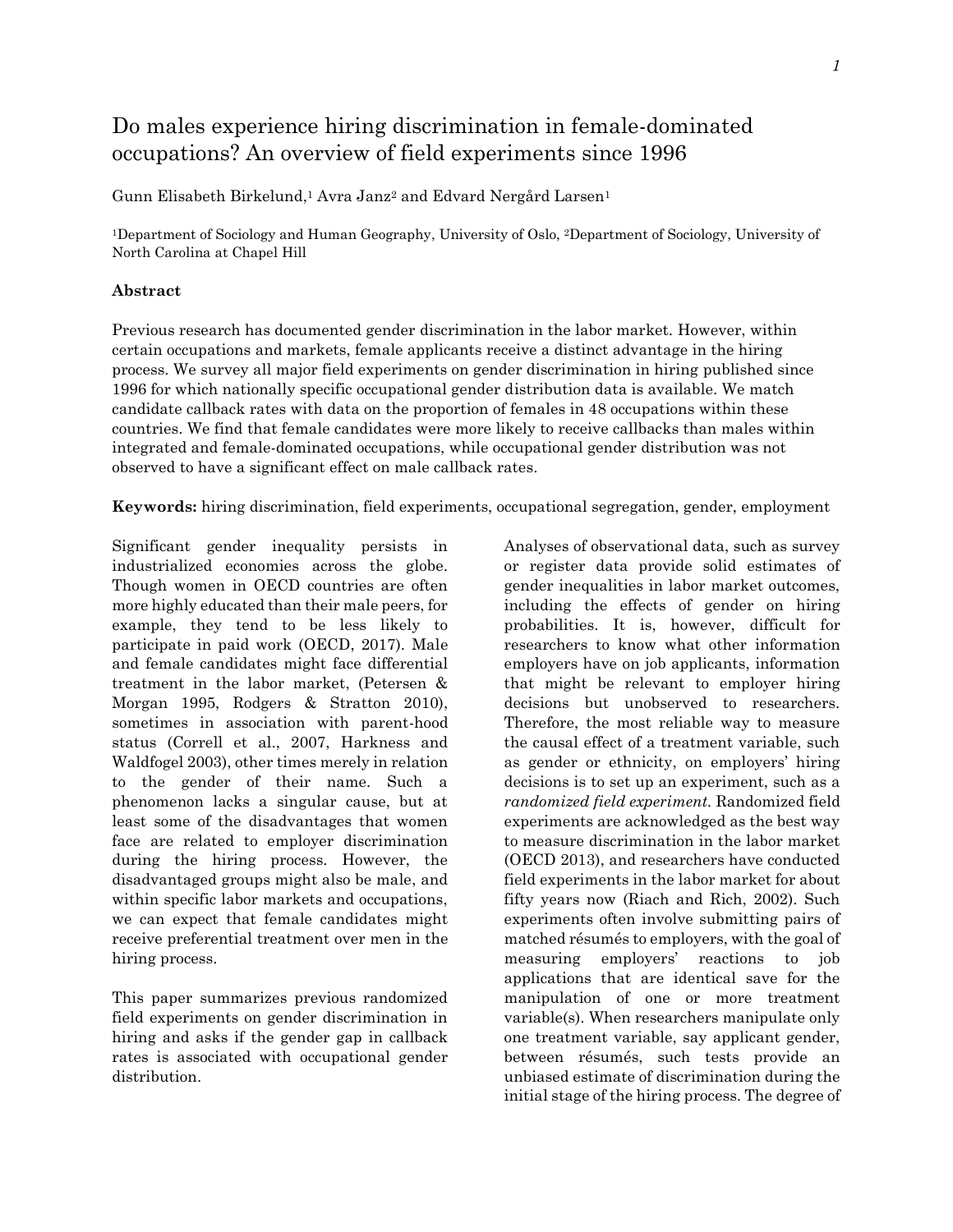discrimination is quantified as the difference between observed male and female callback

Whereas there are many randomized field experiments testing hiring discrimination due to ethnicity or race, there are – perhaps surprisingly – fewer field experimental studies on gender discrimination. As will be clear below, we have found less than ten randomized field experiments since the mid-1990s on gender discrimination that were suitable for our purposes. We have included only studies for which we have also found national information on the occupational gender distribution, since we want to assess whether the gender distribution of occupations matters to employers' willingness to call back male and female job applicants.

rates.

We summarize the results of seven recent field experiments on the impact of gender on hiring discrimination, matching candidate callback data with nationally specific information on the gender distributions of 48 occupations within these experiments. Second, we assess the impact of occupational segregation on male and female callback rates and associated metrics through statistical modeling.

# **Previous Studies and Selection Criteria**

Previous correspondence studies have attempted to determine whether factors such as age, marital status and employer characteristics influence gender discrimination in the hiring process, with varying results. In the earliest study examined in this report, Neumark et al. (1996) submitted 65 pairs of fictitious résumés to waitstaff jobs at highprice, medium-price and low-price restaurants, instructing student assistants to accept interviews on behalf of the fictitious applicants. Women were less likely to receive both callbacks and post-interview job offers at highprice restaurants, which featured the highest proportion of male wait staff (72 percent), while men were less likely to receive callbacks at lowprice restaurants (39 percent male). In Spain, Albert et al. (2011) responded to each of 1,062 job offers with one of five pairs of fictitious

curricula, varying the age, gender and marital status of the fictitious candidates. Though women were significantly more likely than men to receive callbacks in female-dominated occupations and in one integrated occupation, men received no significant advantage in maledominated occupations. Little conclusive evidence was found regarding the effect of marital status on callback rates for candidates of either gender, though 28-year old candidates had significantly higher callback rates than those ten years their senior (4.7 percent gap), a trend slightly more pronounced among female candidates. In China, Zhou et al. (2013) sent 19,130 fictitious matched résumés to stateowned, foreign and private firms in six cities, concluding that ownership structures appear to influence gender discrimination in the hiring process. Both foreign and privately owned firms favored female candidates, while stateowned firms demonstrated a comparatively weak preference for male candidates. Most recently, in Sweden, Bygren et al. (2017) submitted 2,144 applications to jobs within 18 occupations, altering both the gender and parenthood status of fictitious applicants. Though childless men received higher callback rates than childless women, fathers and mothers, the authors did not find conclusive evidence of discrimination against any group.

Several additional studies focusing on gender discrimination within female- and maledominated occupations have demonstrated preferences for female candidates within female-dominated professions. Riach and Rich (2006) sent 873 matched pairs of résumés to job openings within one female-dominated, one male-dominated and two integrated occupations in London, documenting statistically significant discrimination against men in the female-dominated occupation, secretary (97.3 percent female), and against women in the male-dominated occupation, engineer (4.7 percent female). Discrimination against men was also found in both integrated occupations (accountants, 20.8 percent female; and computer analysts and programmers, 20.8 percent female). Drawing on Riach and Rich's findings, Booth and Leigh (2010) submitted 3,365 fictitious résumés to jobs within four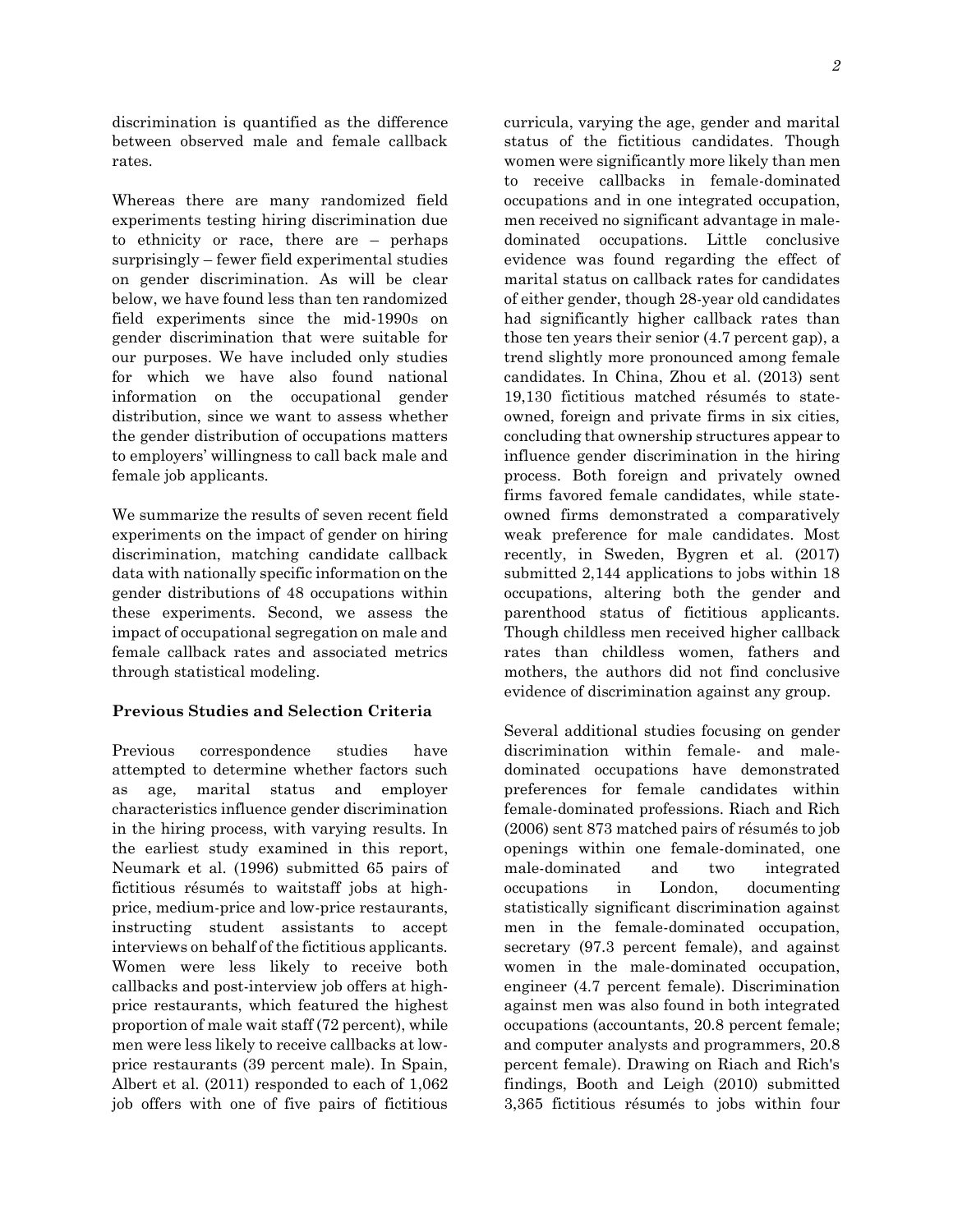highly female-dominated occupations in Australia over a six-month period. Differences between female and male callback rates were found to be significant only within occupations with a proportion of females equal to or above 80 percent, with female candidates receiving a significant advantage in wait staff jobs (80 percent female) and data entry jobs (85 percent female). Carlsson (2011) documents a similar trend in Sweden, submitting matched pairs of fictitious résumés to 1,614 job openings within male-dominated, female-dominated and integrated occupations in two cities. Female candidates received a small but statistically significant advantage in both femaledominated and integrated occupations, while males received no conclusive advantage in male-dominated occupations. Carlsson thus postulates that gender segregation in the Swedish labor market results mainly from causes other than hiring discrimination.

Though the list of studies included in our analysis does not represent the results of a formal systematic review process, we have attempted to include all major relevant randomized field experiments published since 1996 for which nationally specific occupational gender distribution data is available. Still, several recent studies assessing the impact of gender on candidate callback rates could not be included in our analysis, for various reasons. In one study, Weichselbaumer (2004) developed résumés for three fictitious candidates, one designed to represent a stereotypically feminine woman, one a masculine woman, and the other an average male applicant. No statistically significant evidence of discrimination was found when comparing the callback rates of the feminine and masculine women, but women faced notable discrimination in a male-dominated occupation (network technician) and men in a femaledominated occupation (secretary). Since these data deliberately communicate heterogeneity (femininity or masculinity) among female candidates, and thereby add an additional variable, we will not include them in our survey. In another study, Baert et al. (2016) submitted résumés to various jobs targeting bachelor's degrees in business administration

and jobs targeting master's degrees in business economics. However, since the authors selected jobs based on degree requirements, not occupational category, callback rates could not be matched with precise occupational gender distribution data, hindering our ability to make use of the data included in the study. Similar factors preclude us from including other relevant studies in our analysis.

## **Empirical Analysis**

In light of findings by Riach and Rich (2006) and others, we expect that female candidates will receive an advantage in the hiring process when applying to jobs in female-dominated occupations. Following Booth and Leigh (2010), we also posit that such an advantage will grow as the proportion of females in an occupation increases. As there exists little consensus as to whether male candidates receive an advantage when applying for jobs within male-dominated occupations, we postulate that any advantage received by female candidates applying to jobs within female-dominated occupations will be larger in magnitude than that received by men when applying to jobs within male-dominated occupations. Such a hypothesis corresponds with findings by Riach and Rich (2006), Albert et al. (2011) and Carlsson (2011), as well as with a summary of six previous correspondence studies by Riach and Rich (2002).

To assess the validity of our conjecture, we match data regarding the callback rates of fictional female and male candidates from seven correspondence studies with occupational gender distribution data from the countries within which each experiment was conducted (Table 1). We represent occupational gender distribution with fractional data rather than with dummy variables (say, for maledominated, female-dominated and integrated occupations) to more precisely determine whether advantages and disadvantages in the hiring process are affected by the magnitude of gender segregation within each occupation. We then regress male and female callback rates, the ratio of female to male callback rates and the difference between the two rates on occupation proportion female (Table 2). Though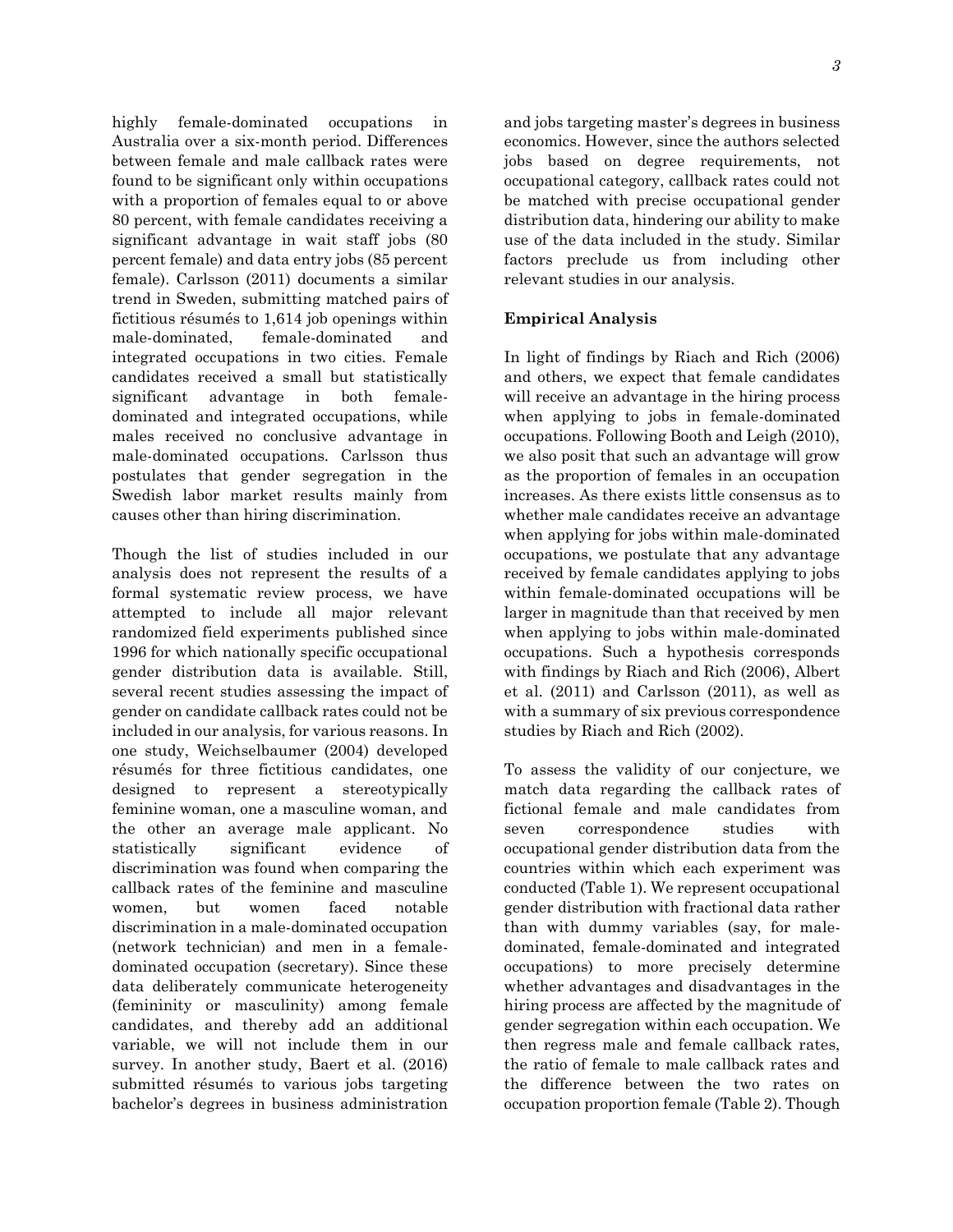probit models have proved popular among authors analyzing field experiment data (Booth and Leigh, 2010; Albert et al., 2011; Bertrand and Mullainathan, 2004), we refrain from performing a probit analysis because we lack candidate-level data for each of the studies. One could, theoretically, develop a candidatelevel dataset by matching and combining callback rate data with sample size information, but not all studies included within this report provide data sufficient for the execution of such an analysis. Such an analysis might also yield imprecise results, given that many of the studies report only rounded callback rate figures.

Data regarding the percentage of females within each occupation and country was provided in full within each of the studies, with the exception of Bygren et al. (2017) and Albert et al. (2011). In the case of Bygren et al., occupations assessed were paired with relevant four-digit occupational codes from the *Swedish Standard Classification of Occupations* and matched with relevant occupational gender distribution data. Data on the proportion of females within up to three relevant occupations were averaged to compute gender distribution figures for occupational categories described by multiple codes (e.g. "Engineer industrial economics/machine technology/ electronics"). Precise gender distribution data could not be obtained for the occupation "marketing technicians" from Albert et al. (2011), so that this occupation has been omitted from all relevant graphs and analyses. Occupations assessed within multiple studies, such as preschool teacher (tested by both Carlsson (2011) and Bygren et al. (2017)), were considered separate occupations for the purpose of our analysis, as merging data related to such occupations would have required averaging callback rates recorded as a result of diverse résumé submission and study procedures. Bygren et al. (2017) designate some candidates as mothers and fathers, and others as childless women and men. We average the callback data (reported as proportion positive response) for mothers and childless women and for fathers and childless men to determine the respective callback results for female and male candidates.

Table 1 provides a comparison of the callback rates and gender distributions within the occupations assessed in the seven previous correspondence studies.

#### **Results**

Figures 1-3 and Tables 1-2 depict our primary results. We observe (see Table 1, bottom line) that male and female candidates have roughly the same average callback rates (27 percent, unweighted), though rates vary widely between occupations: from 2 percent to 73 percent and from 2 to 82 percent for female and male candidates, respectively. The unweighted average ratio of female to male callback rates is 1.26, suggesting a distribution of ratios skewed toward higher female callback rates.

An assessment of the impact of occupational gender distribution on female callback rates, male callback rates, the ratio of female to male callback rates and the difference between the two callback-rates reveals that only the relationship between the ratio and occupation proportion female is significant at the 5 percent level within the field experiments (see Table 2). A one percent increase in the proportion of females within an occupation is associated with a 0.76 percent increase in the ratio of females to males contacted for an interview or further communication. See also Figure 1, where we show the association between occupation fraction female and female and male callback rates. We note that for both female and male applications, the association between callbacks and the proportion females within an occupation is positive, yet the curve is flatter for male applicants than for females.

Besides the correlation between callback ratio and occupational gender distribution, the relationships that come closest to achieving conventional levels of significance within the seven experiments are those between female callback rates and occupation proportion female (p-value .063, coefficient .186) and the difference between female and male callback rates and occupation proportion female (pvalue .066, coefficient .105) (Table 2).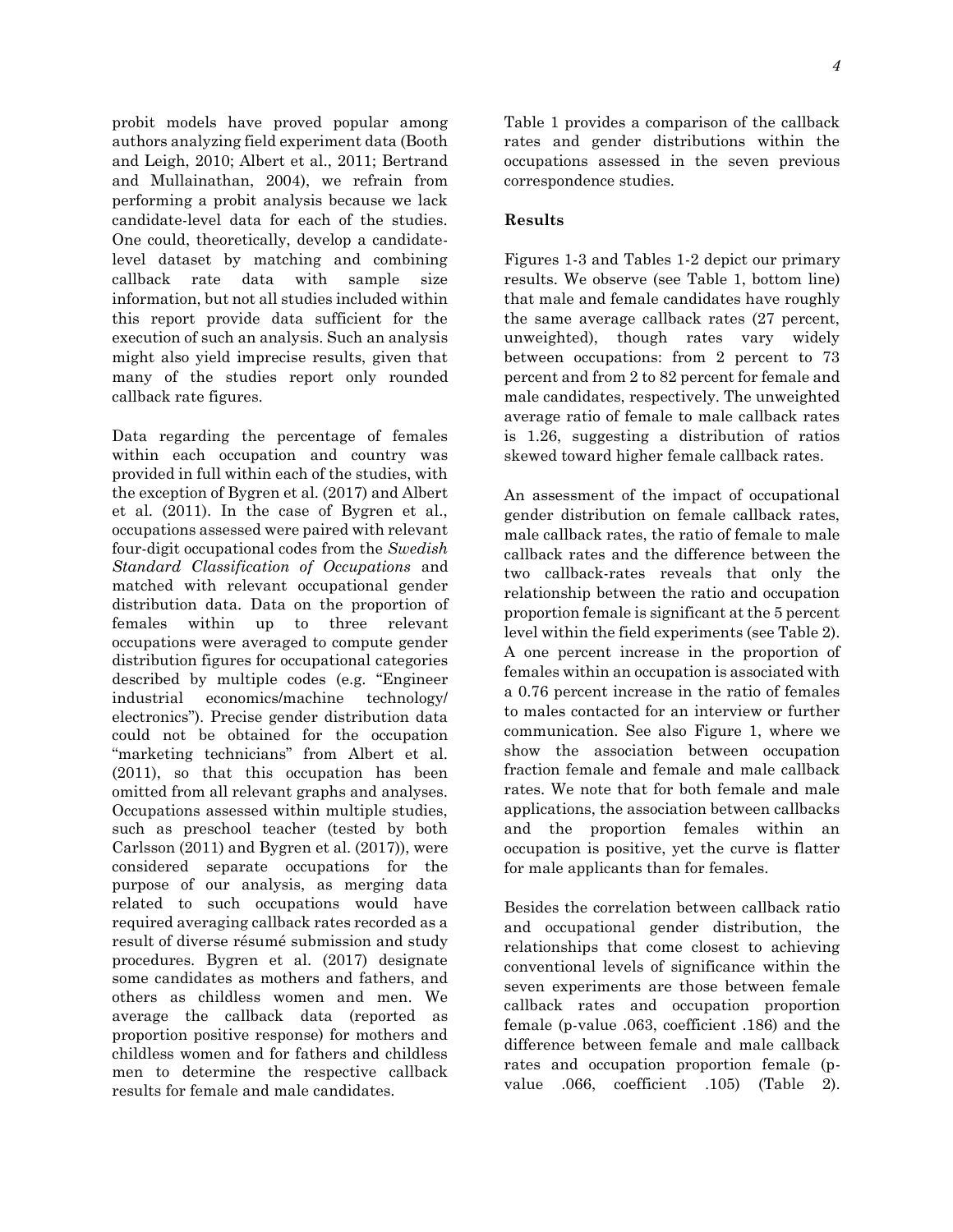Occupational gender distribution does not have a significant impact on male callback rates.

In our previous analyses, we have not weighted information on callback results by the number of applications submitted within each occupation, which means that callback rates within occupations in which few applications were submitted might have an outsized impact on our results. We have therefore weighted the occupations based on the number of observations within each category, and the outcome are shown in Figures 2 and 3. We note that the patterns remain the same as documented above; there is a positive association between the occupation proportion females and the ratio of female to male callback rates (Figure 3) as well as the difference between female and male callback rates (Figure 2).

### **Discussion**

Do males face hiring discrimination in femaledominated occupations? Our results suggest that female candidates receive an advantage over males when applying to jobs within increasingly female-dominated professions, but that male candidates have similar absolute callback rates across occupations. As depicted in Fig. 3, the ratio of female to male callback rates increases as occupations become increasingly female-dominated, a significant association at conventional levels. Occupational gender distribution does however not have a significant effect on male callback rates. Thus, the association seems to be related to an apparent advantage for female applicants as they apply to jobs within increasingly female-dominated professions, rather than by a decline in male callback rates within femaledominated occupations.

Neumark et al. (1996) and Riach and Rich (2006) have demonstrated that when female candidates apply to jobs within some maledominated occupations, the opposite trend holds: male candidates receive an advantage over females in the application process. The limitations of our sample hinder efforts to conclude whether our results support such a finding. As depicted in Figures 1-3, the bulk of the observations in our sample lie within female-dominated professions, less than three of the occupations assessed within the previous correspondence studies are over 80 percent male. Thus, it is difficult to credibly discern from our results how male and female applicants fare when applying to jobs within male dominated professions.

The ratio of the two rates may serve as a better proxy for discrimination. In an occupation with an average callback rate of 2 percent, such as accounting in China (Zhou et al., 2013) a onepercent difference in callback rates between male and female candidates is arguably far more consequential than a one-percent difference in callback rates in occupations with rates upwards of 70 percent. Ratios of female and male callback rates reflect the relative magnitudes of these differences.

Our survey faces several limitations of note. Firstly, our study does not constitute a complete meta-analysis, and we do not perform a systematic review of available literature. We also do not include factors such as parenthood status as variables in our analysis. Since the proportion of candidates designated as mothers versus as childless women in our sample does not necessarily reflect that of the population as a whole, our results may not be generalizable to the population at large.

Secondly, our study assesses callback rates only within the initial résumé submission portion of the hiring process, which could potentially render our results an underestimate (or overestimate) of the total extent of discrimination in the hiring process. Similarly, we focus only on discrimination within publicly advertised positions to which external applications can be submitted. Thus, our study does not examine discrimination associated with alternative hiring methods (e.g. internal hiring processes, promotions, network recruitment).

Finally, as aforementioned, though we assess many female-dominated and integrated occupations in our analysis, our dataset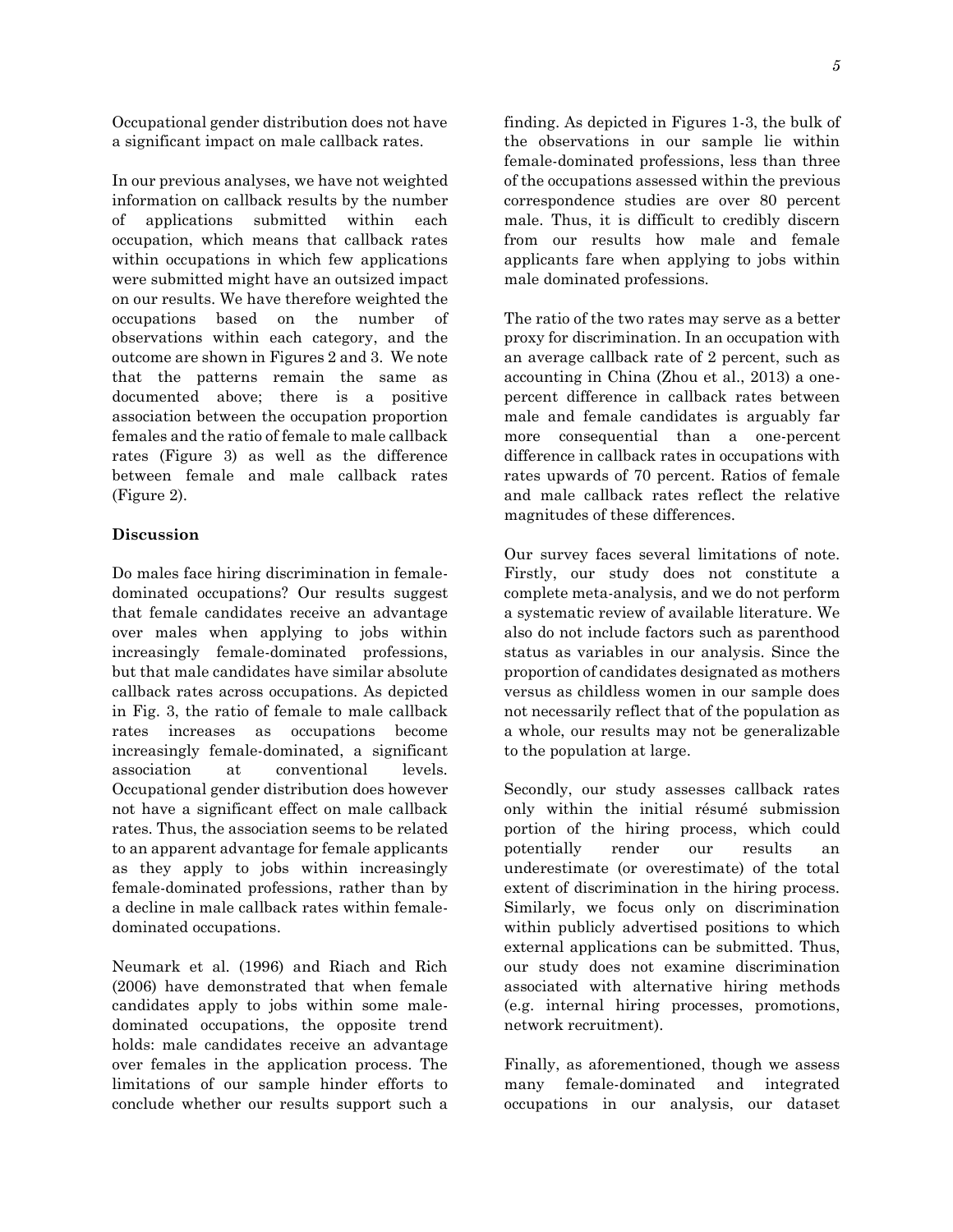features relatively few male-dominated occupations, limiting our ability to credibly determine the effect of gender on callback rates within male-dominated professions.

Despite its limitations, our analysis succeeds in applying a relatively novel technique to assess aggregate data on the impact of occupational gender segregation on callback rates. Rather than merely coding occupations as maledominated, female-dominated, and integrated, we match national labor market statistics detailing the exact gender distribution of each occupation with relevant callback rates. Though at least one recent complete metaanalysis (Koch et al., 2014) employs the former method, we anticipate that the latter technique could assist in discerning differences in callback trends between, say, highly femaledominated and moderately female-dominated occupations in future research. Such an approach may be especially valuable given Booth and Leigh's (2010) finding that differences between female and male callback rates were significant only within femaledominated occupations with proportions of females equal to or above 80 percent. Still, our approach assists only in assessing studies conducted within labor markets for which reliable and specific nationally specific occupational gender composition statistics can be obtained.

Several suggestions for areas of future research follow from our findings. Additional correspondence studies assessing the impact of applicant gender on callback rates within highly male-dominated occupations could assist in determining more conclusively how applicants fare when applying to jobs within professions with few female workers. Further meta-analytic research might also assess the differences and nuances in male and female callback results within highly femaledominated, highly male-dominated, femaledominated, male-dominated and integrated occupations.

#### **Acknowledgments**

Information from this article has previously been presented at the *11th Annual International Network of Analytical Sociologists Conference*, Stanford, 8 June 2018. The authors thank Stijn Baert, Magnus Bygren, Filip Olsson and Adrian Farner Rogne for their assistance.

#### **References**

Albert, R., Escot, L., & Fernandez-Cornejo, J. A. (2011). A field experiment to study sex and age discrimination in the Madrid labour market. *International Journal of Human Resource Management, 22*(2), 351-375.

Baert, S., De Pauw, A. S., & Deschacht, N. (2016). Do employer preferences contribute to sticky floors? *Industrial and Labor Relations Review, 69*(3), 714-736.

Bertrand, M., & Mullainathan, S. (2004). Are Emily and Greg more employable than Lakisha and Jamal? A field experiment on labor market discrimination. *American Economic Review*, *94*(4), 991-1013.

Booth, A., & Leigh, A. (2010). Do employers discriminate by gender? A field experiment in female-dominated occupations. *Economics Letters, 107*(2), 236-238.

Bygren, M., Erlandsson, A., & Gähler, M. (2017). Do employers prefer fathers? Evidence from a field experiment testing the gender by parenthood interaction effect on callbacks to job applications*. European Sociological Review, 33*(3), 337-348.

Carlsson, M. (2011). Does hiring discrimination cause gender segregation in the Swedish labor market? *Feminist Economics, 17*(3), 71-102.

Correll, S. J., Benard, S., & Paik, I. (2007). Getting a job: Is there a motherhood penalty? *American Journal of Sociology, 112*(5), 1297-1338.

Harkness, S., and J. Waldfogel. 2003. "The Family Gap in Pay: Evidence from Seven Industrialized Countries." Pp. 369–413 in *Worker Well-Being and Public Policy*, edited by Solomon Polachek. *Special issue of Research in Labor Economics*, vol. 22.

Koch, A. J., D'Mello, S. D., & Sackett, P. R. (2015). A meta-analysis of gender stereotypes and bias in experimental simulations of employment decision making. *Journal of Applied Psychology, 100*(1), 128.

Lancee, B., Birkelund, G., Coenders, M., Di Stasio, V., Fernandez Reino, M., Heath, A., Koopmans, R., Larsen, E., Polavieja, J., Ramos, M., Soine, H., Thijssen, L., Veit, S., Yemane, R. (2018). *Codebook GEMM project. Ethnic discrimination in hiring behaviour: Comparative*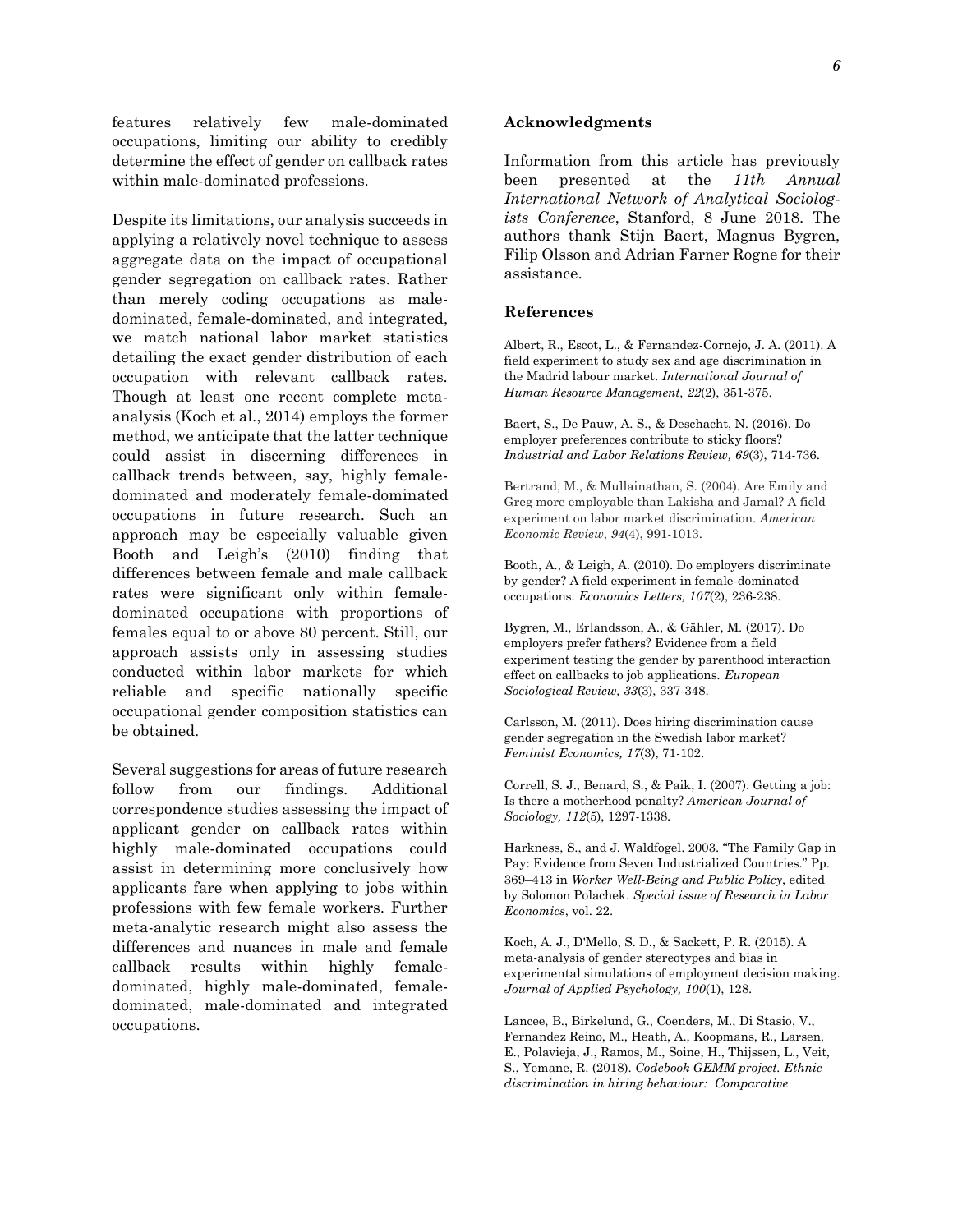*correspondence tests in Germany, Spain, the Netherlands, Norway and the United Kingdom*.

Neumark, D., Bank, R. J., & Van Nort, K. D. (1996). Sex discrimination in restaurant hiring: An audit study. *Quarterly Journal of Economics, 111*(3), 915-941.

OECD. (2017). *The pursuit of gender equality: An uphill battle*. Paris, France: OECD Publishing.

Petersen, T.& Morgan, L. 1995. Separate and Unequal: Occupation Establishment Segregation and the Gender Wage Gap, *American Journal of Sociology*, 101: 329–65.

Riach, P. A., & Rich, J. (2002). Field experiments of discrimination in the market place. *Economic Journal*, *112*(483), F480-F518.

Riach, P. A., & Rich, J. (2006). An experimental investigation of sexual discrimination in hiring in the English labor market. *B.E. Journal of Economic Analysis & Policy, 6*(2), 1-20.

Rodgers, W. M., III, & Stratton. L.S. 2010. The Male Marital Wage Differential: Race, Training, and Fixed Effects, *Economic Inquiry* 48: 722–42

Weichselbaumer, D. (2004). Is it sex or personality? The impact of sex stereotypes on discrimination in applicant selection. *Eastern Economic Journal, 30*(2), 159-186.

Zhou, X., Zhang, J., & Song, X. (2013). Gender discrimination in hiring: Evidence from 19,130 résumés in China. MPRA paper No. 4354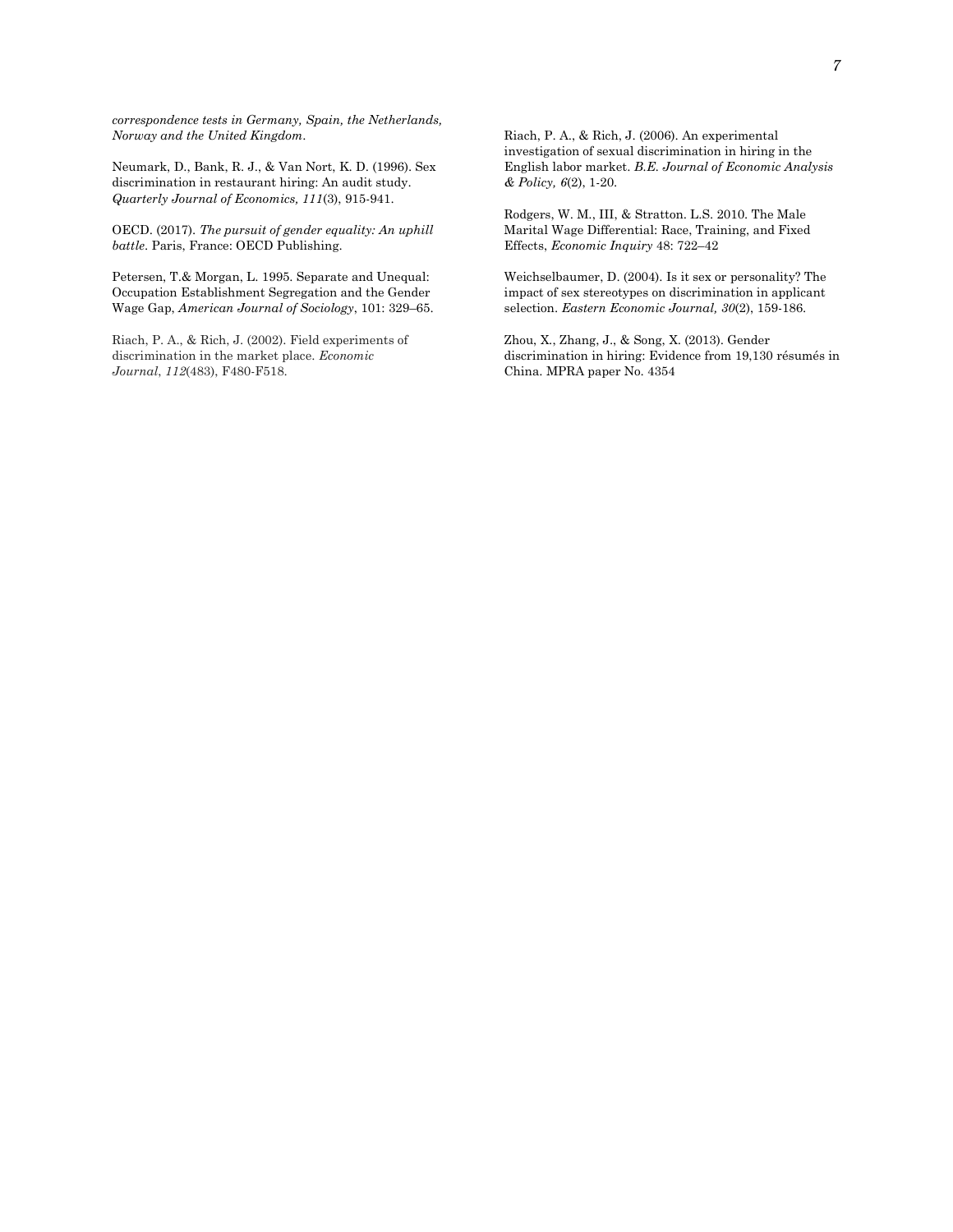|  |  |  |  | Table 1 Comparative results for seven correspondence studies |  |
|--|--|--|--|--------------------------------------------------------------|--|
|--|--|--|--|--------------------------------------------------------------|--|

 $\overline{a}$ 

| Study          | Location(s) and<br>Year(s) | Occupation $1,2,3$ |                                       | Occupational Gender<br>Distribution | <b>Callback Rates</b><br>(Proportion Called Back) |      | Ratio of<br><b>Callback Rates</b> |
|----------------|----------------------------|--------------------|---------------------------------------|-------------------------------------|---------------------------------------------------|------|-----------------------------------|
|                |                            | ${\rm ID}$         |                                       | Proportion female                   | Female                                            | Male | Female/Male                       |
| Albert et al.  | 2005-6                     | 1                  | Accountants                           | 0.49                                | 0.07                                              | 0.06 | 1.09                              |
| (2011)         | Madrid, Spain              | $\overline{2}$     | Accountants' assistants               | 0.46                                | 0.11                                              | 0.08 | 1.44                              |
|                |                            | 3                  | Admin. assistants/receptionists       | 0.70                                | 0.10                                              | 0.03 | 3.06                              |
|                |                            | $\overline{4}$     | Executive secretaries                 | 0.67                                | 0.16                                              | 0.05 | 3.15                              |
|                |                            | 5                  | Marketing technicians                 |                                     | 0.02                                              | 0.02 | 1.00                              |
|                |                            | 6                  | Sales representatives                 | 0.21                                | 0.16                                              | 0.17 | 0.96                              |
| Booth and      | 2007                       | 7                  | Customer service                      | 0.68                                | 0.29                                              | 0.26 | 1.12                              |
| Leigh $(2010)$ | Brisbane,                  | 8                  | Data entry                            | 0.85                                | 0.33                                              | 0.19 | 1.74                              |
|                | Melbourne and              | 9                  | Sales                                 | 0.69                                | 0.26                                              | 0.25 | 1.04                              |
|                | Sydney, Australia          | 10                 | Waitstaff                             | 0.80                                | 0.40                                              | 0.30 | 1.33                              |
| Bygren et al.  | 2013-15                    | 11                 | Accountant and auditor                | 0.59                                | 0.41                                              | 0.38 | 1.08                              |
| (2017)         | Göteborg, Malmö            | 12                 | Assistant nurse                       | 0.93                                | 0.41                                              | 0.21 | 1.93                              |
|                | and Stockholm,             | 13                 | Chef                                  | 0.53                                | 0.24                                              | 0.41 | 0.58                              |
|                | Sweden                     | 14                 | Cleaner                               | 0.80                                | 0.12                                              | 0.03 | 3.41                              |
|                |                            | 15                 | Elementary school teacher             | 0.76                                | 0.68                                              | 0.82 | 0.83                              |
|                |                            | 16                 | Engineer comp. sci., comp. specialist | 0.21                                | 0.61                                              | 0.57 | 1.06                              |
|                |                            | 17                 | Engineer industrial economics/        |                                     |                                                   |      |                                   |
|                |                            |                    | machine technology/electronics        | 0.20                                | 0.24                                              | 0.36 | 0.69                              |
|                |                            | 18                 | Financial assistant                   | 0.87                                | 0.15                                              | 0.23 | $\,0.65\,$                        |
|                |                            | 19                 | High school teacher                   | 0.58                                | 0.51                                              | 0.53 | 0.97                              |
|                |                            | 20                 | <b>Nurse</b>                          | 0.90                                | 0.50                                              | 0.72 | 0.69                              |
|                |                            | 21                 | Preschool teacher                     | 0.94                                | 0.73                                              | 0.62 | 1.18                              |
|                |                            | 22                 | Receptionist                          | 0.81                                | 0.18                                              | 0.25 | 0.74                              |
|                |                            | 23                 | Salesperson                           | 0.64                                | 0.36                                              | 0.43 | 0.84                              |
|                |                            | 24                 | Store personnel and cashier           | 0.76                                | 0.07                                              | 0.10 | 0.74                              |
| Carlsson       | 2005-6                     | 25                 | Accountants                           | 0.75                                | 0.21                                              | 0.13 | 1.62                              |
| (2011)         |                            | 26                 | Business sales assistants             | 0.38                                | 0.41                                              | 0.35 | 1.17                              |
|                |                            | 27                 | Cleaners                              | 0.80                                | 0.11                                              | 0.08 | 1.38                              |

 $^1$  Bygren et al. (2017) divide the 18 occupations assessed in their experiment into 14 occupational categories, the latter of which have been used in this report.

<sup>&</sup>lt;sup>2</sup> Neumark et al. (1996) assess only one "occupation," restaurant wait staffing, but divide the occupation into three price-related categories, providing data relevant to each. Each category has been considered a separate occupation for the purpose of this report.

<sup>&</sup>lt;sup>3</sup> Zhou et al. (2013) divide the 8 occupational positions assessed in their experiment into 4 occupational categories, the latter of which have been used in this report.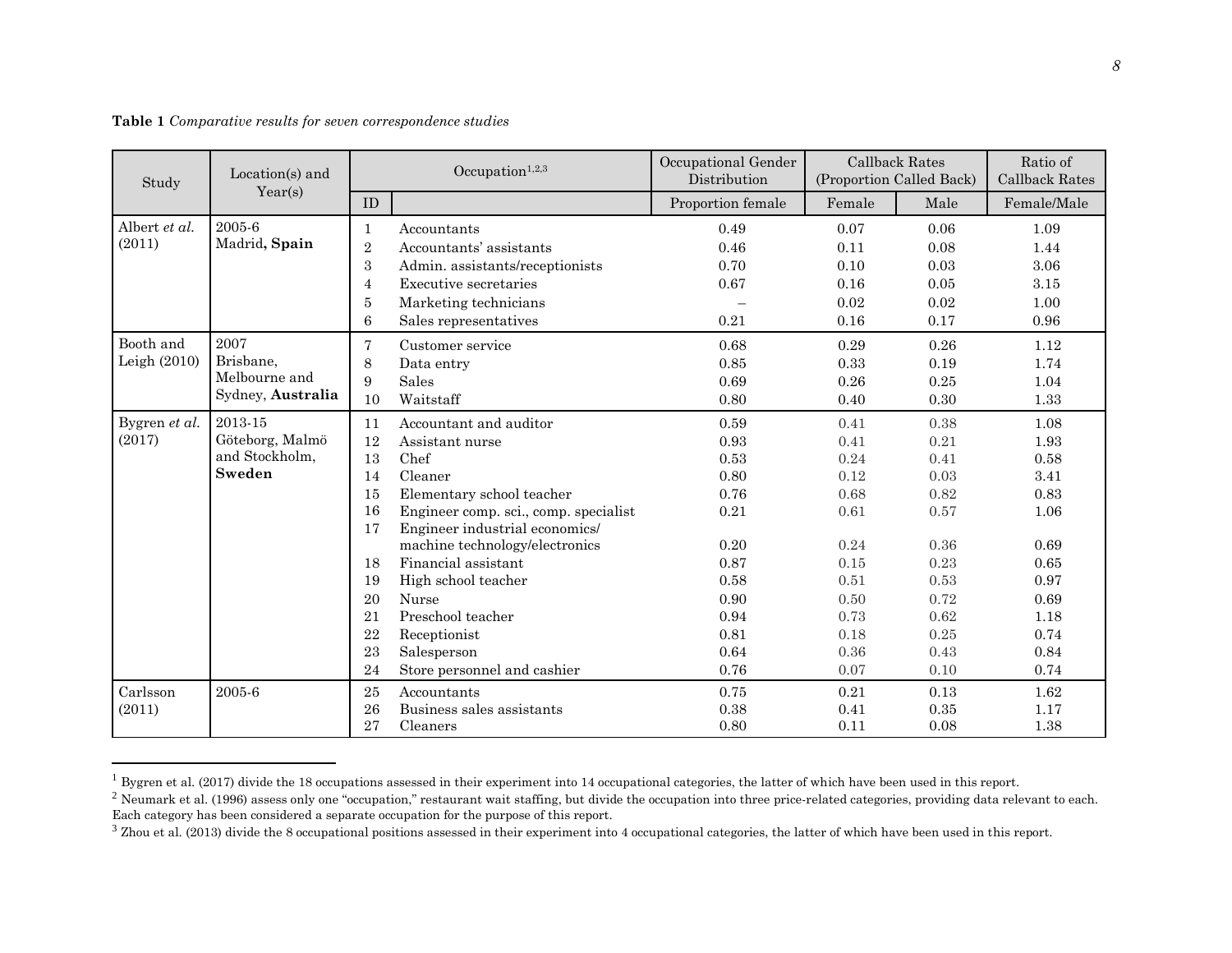|                                 | Göteborg and                                         | 28 | Computer professionals              | 0.24 | 0.23 | 0.22 | 1.05 |
|---------------------------------|------------------------------------------------------|----|-------------------------------------|------|------|------|------|
|                                 | Stockholm,                                           | 29 | Construction workers                | 0.01 | 0.20 | 0.30 | 0.67 |
|                                 | Sweden                                               | 30 | Lower secondary school teachers     |      |      |      |      |
|                                 |                                                      |    | (language)                          | 0.66 | 0.47 | 0.47 | 1.00 |
|                                 |                                                      | 31 | Lower secondary school teachers     |      |      |      |      |
|                                 |                                                      |    | (math and science)                  | 0.76 | 0.55 | 0.57 | 0.96 |
|                                 |                                                      | 32 | Motor-vehicle drivers               | 0.07 | 0.21 | 0.24 | 0.88 |
|                                 |                                                      | 33 | <b>Nurses</b>                       | 0.91 | 0.29 | 0.33 | 0.88 |
|                                 |                                                      | 34 | Preschool teachers                  | 0.92 | 0.67 | 0.61 | 1.10 |
|                                 |                                                      | 35 | Restaurant workers                  | 0.68 | 0.19 | 0.08 | 2.38 |
|                                 |                                                      | 36 | Shop sales assistants               | 0.76 | 0.15 | 0.15 | 1.00 |
|                                 |                                                      | 37 | Upper secondary school teachers     | 0.53 | 0.30 | 0.33 | 0.91 |
| Neumark et<br><i>al.</i> (1996) | 1994<br>Philadelphia, P.A.,<br>U.S.                  | 38 | Waitstaff in high-price restaurants | 0.28 | 0.26 | 0.61 | 0.43 |
|                                 |                                                      | 39 | Waitstaff in low-price restaurants  | 0.61 | 0.38 | 0.19 | 2.00 |
|                                 |                                                      | 40 | Waitstaff in med.-price restaurants | 0.49 | 0.43 | 0.62 | 0.69 |
| Riach and                       | 2003                                                 | 41 | Chartered and certified accountants | 0.31 | 0.13 | 0.10 | 1.30 |
| Rich (2006)                     | London, U.K.                                         | 42 | Computer analysts and programmers   | 0.21 | 0.23 | 0.14 | 1.64 |
|                                 |                                                      | 43 | Engineering professionals           | 0.05 | 0.12 | 0.17 | 0.71 |
|                                 |                                                      | 44 | Secretarial and related occupations | 0.97 | 0.19 | 0.09 | 2.11 |
| Zhou et al.                     | 2010-11                                              | 45 | Accountant                          | 0.38 | 0.02 | 0.02 | 0.87 |
| (2013)                          | Beijing, Chengdu,<br>Guangzhou,<br>Shanghai, Shenzen | 46 | Marketing professional              | 0.41 | 0.06 | 0.05 | 1.32 |
|                                 |                                                      | 47 | Secretary                           | 0.72 | 0.03 | 0.02 | 2.08 |
|                                 |                                                      | 48 | Software engineer (IT)              | 0.31 | 0.09 | 0.08 | 1.14 |
|                                 | and Wuhan, China                                     |    |                                     |      |      |      |      |
| $\label{eq:average} Average$    |                                                      |    |                                     | 0.58 | 0.27 | 0.27 | 1.26 |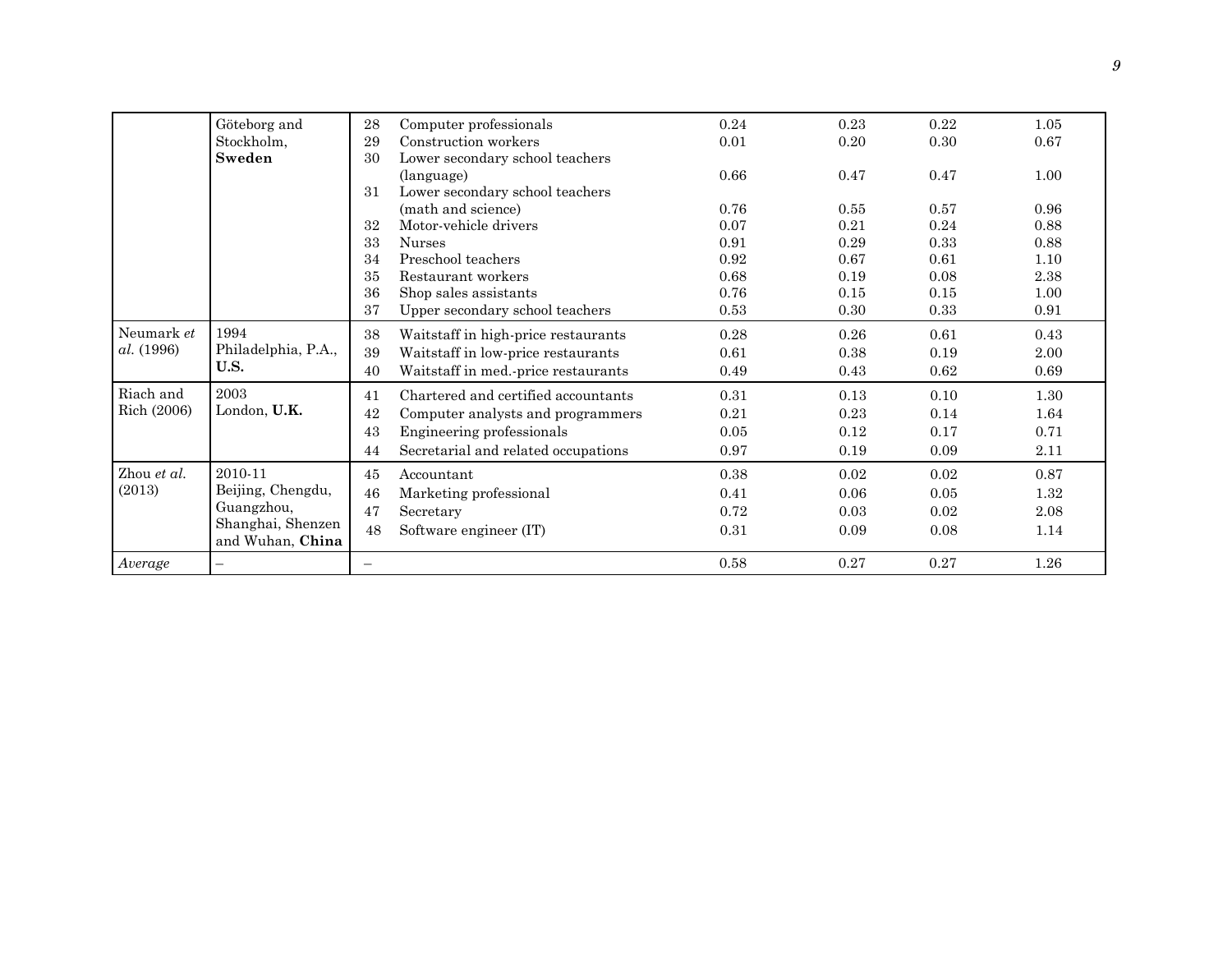| Seven Previous Correspondence Studies             |                     |       |  |  |  |
|---------------------------------------------------|---------------------|-------|--|--|--|
| Callback Rates                                    | Result              | $R^2$ |  |  |  |
| Female callback rate (%)                          | 0.186<br>(0.063)    | 0.075 |  |  |  |
| Male callback rate $(\% )$                        | 0.081<br>(0.496)    | 0.010 |  |  |  |
| Ratio of female to male callback rates            | $0.760*$<br>(0.041) | 0.090 |  |  |  |
| Difference between female and male callback rates | 0.105<br>(0.066)    | 0.073 |  |  |  |

**Table 2** *Regression of callback rates, ratios and differences on occupation proportion female*

*Note:* \*P ≤ 0.05; \*\*P ≤ 0.01; \*\*\*P ≤ 0.001. The following regression models were employed (substituting invitation rates for callback rates where indicated):  $Y(female\ callback, male\ callback, \frac{female\ callback}{model\ }$  $\frac{m_{\text{value}}}{m_{\text{value}}}\frac{c_{\text{value}}}{c_{\text{value}}}\frac{c_{\text{value}}}{c_{\text{value}}}\frac{c_{\text{value}}}{c_{\text{value}}}\frac{c_{\text{value}}}{c_{\text{value}}}\frac{c_{\text{value}}}{c_{\text{value}}}\frac{c_{\text{value}}}{c_{\text{value}}}\frac{c_{\text{value}}}{c_{\text{value}}}\frac{c_{\text{value}}}{c_{\text{value}}}\frac{c_{\text{value}}}{c_{\text{value}}}}$ (proportion females in occupation) +  $e$ .

**Figure 1** *Female and male callback rates by occupation proportion female*